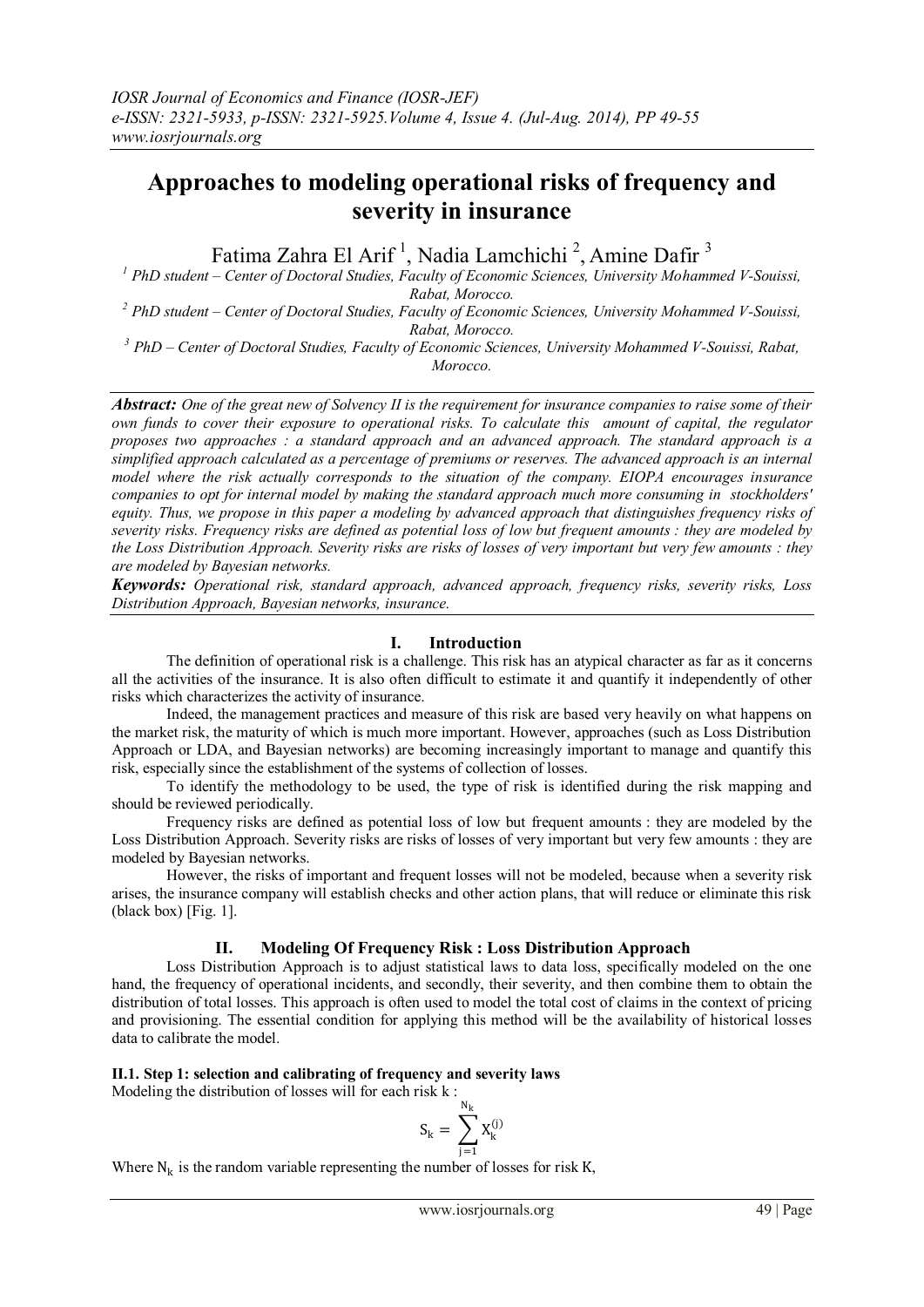$X_k^{(j)}$  is the random variable representing the cost of the loss j for risk k,  $S_k$  is the sum of the losses of risk k. The main laws used for frequency are usually Poisson, Binomial and Negative Binomial.

There is a near consensus place to use the method of maximum likelihood to estimate the parameters of the law. The choice of model is then validated by statistical tests.

### **II.2. Step 2 : construction of total losses distribution**

It is possible to obtain a good approximation of the distribution function of the distribution of losses  $S_k$ , with the method of Monte-Carlo simulation [Fig. 2].

#### **II.2.1. Practical problem : the collection threshold**

Generally, operational will not report all losses: it will then establish a reporting threshold. The observations which we will have will be losses that exceed this threshold. It will thus take into account this truncation in our adjustments and changes in estimates of parameters and fit testing accordingly.

Indeed, if we do not take into account the fact that the data is truncated, we will underestimate the frequency, and adjust the law of the individual costs incorrectly.

#### **II.2.2. Law of individual cost**

The data below the threshold are not ski, but must be taken into account in the estimation of parameters : it will estimate the parameters of the law taking into account the lack of data on the left of the histogram as we watch in the graphic [Fig. 3].

Let U be the collection threshold losses.

Let X be the random variable representing the cost of non-truncated losses (that is to say losses, the amount may be less than U) and F its distribution function.

This conditional law is the law of X truncated to the left of U.

We can explain the distribution function of the truncated law knowing that the observations are beyond the threshold U :

For all  $x > U$ 

$$
P(X < x | X \ge U) = \frac{P(U \le X < x)}{P(X \ge U)} = \frac{F(x) - F(U)}{1 - F(U)}
$$

For all  $x \leq U$   $P(X < x | X \geq U) = 0$ 

The graph  $[Fig. 4]$  shows the deformation of a log-normal law  $\ln(2, 1)$ , depending on the level of collection threshold<sup>1</sup>.

Let  $(x_1, x_2, ..., x_n)$  a sample of losses that exceed the threshold U, the conditional likelihood in threshold U can be written :

$$
\prod_{i=1}^n \frac{f(x_i)}{P(X_i \geq U)} = \prod_{i=1}^n \frac{f(x_i)}{1 - F(U)}
$$

The log-likelihood can be then written :

$$
\sum_{i=1}^{n} \ln \left( \frac{f(x_i)}{1-F(U)} \right) = \sum_{i=1}^{n} \ln (f(x_i)) - n \ln (1-F(U))
$$

The parameters are estimated in a conventional manner by maximizing the log-likelihood.

#### **II.2.3. Law of frequency**

Where there is a collection threshold, the frequency of observed losses is underestimated and must be adjusted to account for unreported losses.

For each observation period i, the number of claims noted  $n_i$  is increased by the estimated number of claims below the threshold noted  $m_i$ :

$$
n_i^r=\ n_i^+ \, m_i
$$

**<sup>.</sup>**  $<sup>1</sup>$  Note : Some distributions are stable by a truncation to the left as the Exponential and Pareto laws. The method of maximum likelihood</sup> allows us to calibrate our laws, but does not give us an analytical solution.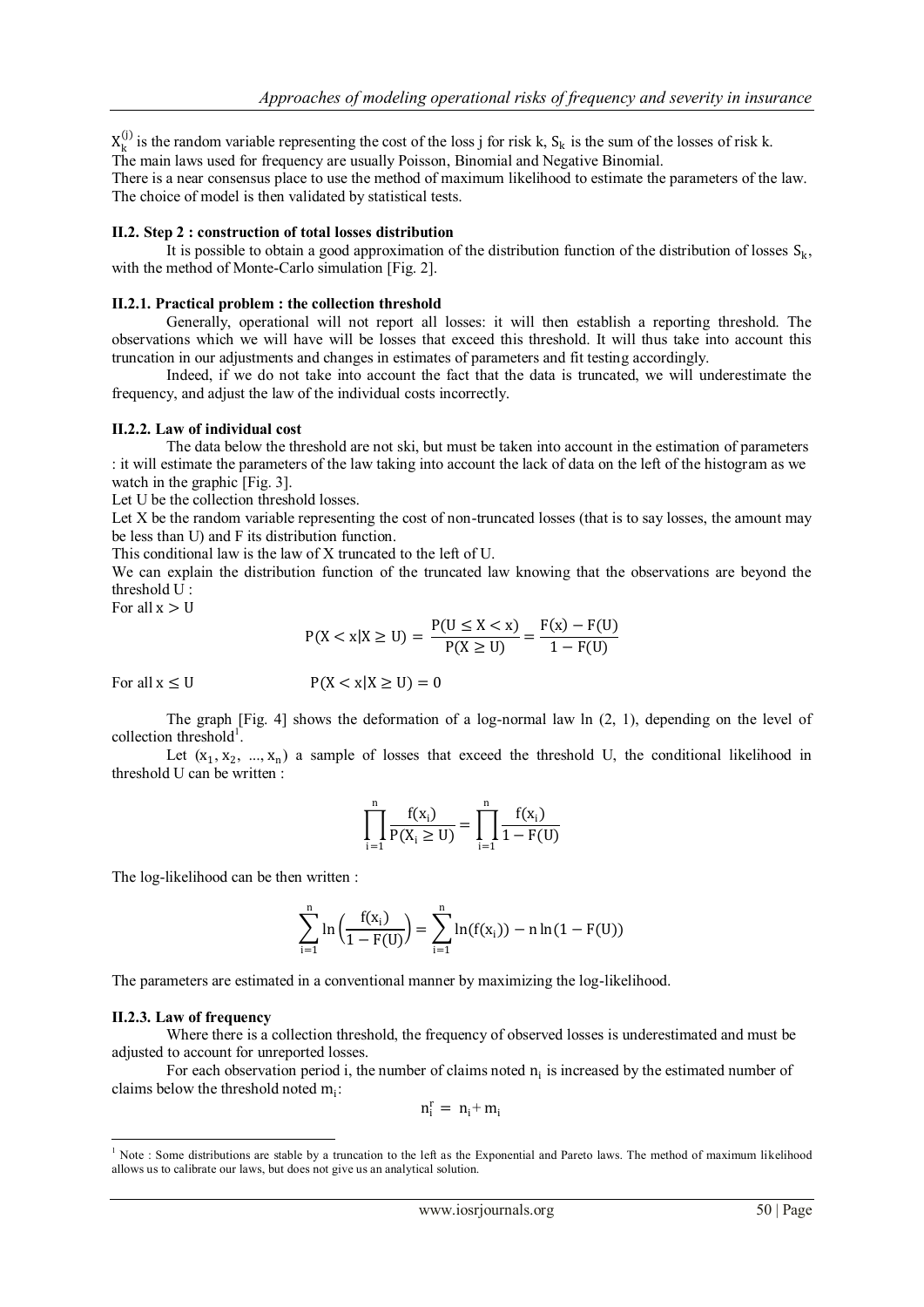The ratio between the number of losses below the threshold and the number of losses observed, is the same as the ratio between the area below the curve of the density of the individual cost situated to the left of the threshold, and that was situated to the right of the threshold :

$$
\frac{m_i}{n_i} = \frac{\hat{F}(U)}{1 - \hat{F}(U)}
$$

Where F is the function of the truncated distribution of X, whose parameters have been estimated with the previous method.

From where :

$$
n_i^r\,=\,\,n_i\hskip-2pt+n_i\hskip-2pt=n_i\hskip-2pt+\hskip-2pt\frac{n_{i\,\times\,\widehat{F}(U)}}{1\hskip-2pt-\hskip-2pt\widehat{F}(U)}\hskip-2pt=\hskip-2pt\frac{n_i}{1\hskip-2pt-\hskip-2pt\widehat{F}(U)}
$$

# **III. Modeling Of Severity Risk : Bayesian Method**

The Bayesian approach is to conduct a qualitative risk analysis by experts and turn it into a quantitative analysis.

A Bayesian network is a probabilistic causal graph representing the structure of knowledge in a certain field. It consists of discrete random variables connected by directed arcs, these variables are called nodes. Distribution is attached to each node. Arcs are links that represent causal dependence.

We studied in particular the method XOS (exposure, occurrence, severity), which is to define and model the three characteristic parameters of risk : the exposure, the occurrence and the severity. These three variables are influenced by variables called Key Risk Indicator (KRI).

We are going to present the methods to estimate the various elements of the Bayesian network.

 **Assessment of exposure** : The exposure is all the elements of the company which are exposed to the risk. She must be defined so that the risk can arise only once in most in the year.

 **Assessment of occurrence** : The item of exposition being selected so that it can be stukch only in most only once, the occurrence will be built by a binomial distribution B (n, p), where n is the number of exhibits and p the probability which we shall have to estimate.

 **Assessment of severity** : It is necessary to take place in the situation where the occurrence of the loss is proven, and to identify the quantifiable variables (KRI) occuring in the calculation of the gravity.

The structure of the Bayesian network is defined by the experts through scenarios. Bayesian network parameters can be determined empirically or by experts.

Once the Bayesian network built, it remains to define the algorithm of calculation.

Let  $(X_1, X_2, ..., X_n)$  are exposed objects at the studied operational risk.

Let  $P_i = P(\text{Exposure} = X_i)$  the probability that exposure let be objects  $X_i$ .

Let  $PS_i = P$  (Occurrence = "yes" | Exposure =  $X_i$ ) the probability of the risk occurring given that the exposure is  $X_i$ .

These two probabilities are known (they were estimated as seen above).

Let PG<sub>i</sub> is = P (Severity | Occurrence = "yes" and Exposure =  $X_i$ ) the distribution of the severity knowing that the risk occurred on  $X_i$  objects.

The algorithm consists in realizing successively the following steps :

- 1. position exposure to  $X_i$ , the occurrence to Yes in the Bayesian network and read the distribution of severity  $PG_i = P$  (Severity| Occurrence = "yes" and Exposure =  $X_i$ ).
- 2. sample the number of losses  $F_i$  according to binomial law B (nb( $X_i$ ); PS<sub>i</sub>).
- 3. for each incident of 1 to  $F_i$ , sample the severity according to the  $PG_i$  distribution.
- 4. sum the severities  $F_i$ .

By repeating these 4 steps a large number of time by keeping the sums of the severity every time, we so obtain a distribution of total losses.

# **IV. Example Of Application Of The Bayesian Method**

We now apply the Bayesian model to the risk of error in the passage of orders, on an insurance company. This risk is treated very simply because our idea is to show how the Bayesian approach applies.

The first step in the Bayesian approach is to create the network using a graph, and define the distributions corresponding to each factor. These parameters can be reviewed in a phase of "back-testing".

An analysis of this risk has allowed us to build the graph [Fig. 5].

Recall that the Bayesian approach proposed for operational risk is to define three objects : the exposure, the occurrence and the severity<sup>2</sup>.

1

<sup>&</sup>lt;sup>2</sup> The XOS method we described above.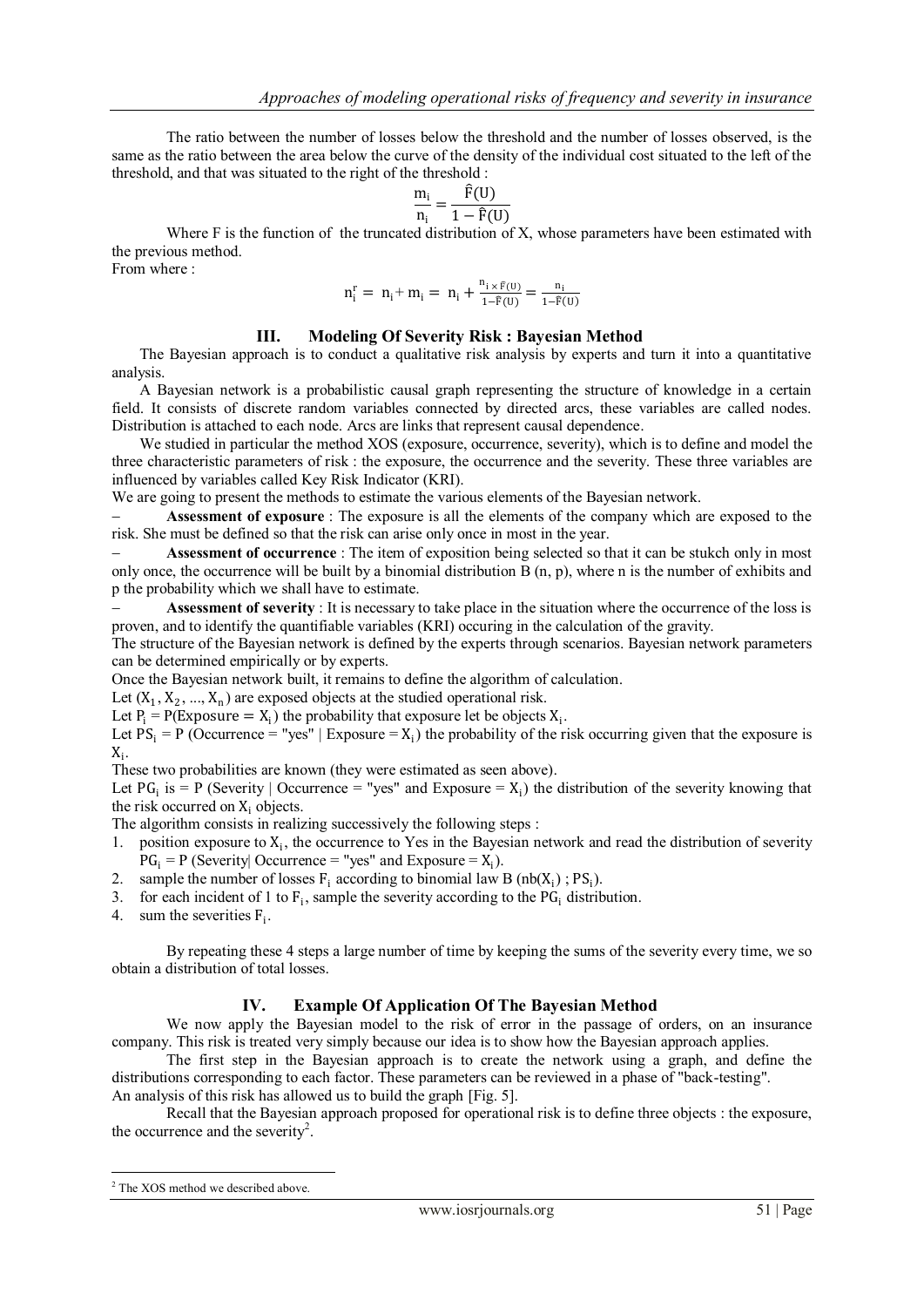**The exposure** : the exposure has to correspond to the objects of exposition of the company which can be touched by the risk only once for the period.

We chose the orders. Indeed, an order can be erroneous only once. We do not anticipate increase in the number of orders for year to come and the number of observed orders is on average 25 OOO a year.

**The occurrence** : The occurrence is defined as the error on an order. On average, we have a number of annual losses of 18.2, is a probability of error on the order of  $18.2 / 25\,000 = 0.0728\%$ .

**The severity** : severity is defined as the sum of the loss due to shifting and transaction costs. We make the following assumptions about the factors involved in the calculation of the severity.

The amount of the error (expressed in millions of euros) :

| The amount of the error (in millions of euros) |  |  |  |
|------------------------------------------------|--|--|--|
|                                                |  |  |  |
|                                                |  |  |  |
|                                                |  |  |  |

 The duration of error correction : the period from the date of occurrence of the error to the date of correction by the passage of a new order :

| The duration of correction (in days). |  |  |
|---------------------------------------|--|--|
| 0.125                                 |  |  |
|                                       |  |  |
| 90                                    |  |  |

- The transaction costs : we assume that transaction costs are equal to  $0.25\%$  of the transaction amount. The amount of error is passed first time and a second time during the correction. The fees will be calculated by multiplying the amount of the error by 0.5%.
- The rate shifts : it is about the variation of the rates observed during the duration of correction of the error.
- The loss due to shift : it is calculated by multiplying the amount of the error by the rate shifts.

| The rate shifts | The duration of correction (in days) |          |     |
|-----------------|--------------------------------------|----------|-----|
|                 | 0.125                                |          | 90  |
| 2%              | 66%                                  | 62%      | 60% |
| 5%              | 34%                                  | 37.99%   | 38% |
| 30%             | $2\%$                                | $0.01\%$ | 12% |

We now study the algorithm that we described in the theoretical part :

Here, the exposed objects are of the same type, that are orders of the same nature :  $X_i = X$ , which implies that  $P_i = P$  (Exposure =  $X_i$ ) = 1.

We deduce the probability from it that the risk arises knowing that the exposure is  $X_i$ :

 $PS_i = P$  (Occurrence = "yes" | Exposure =  $X_i$ ) = P (Occurrence = "yes") = 0.0728%.

The algorithm consists in realizing successively the following steps :

- 1. calculate the distribution of severity  $PG_i = P$  (Severity | Occurrence = "yes" and Exposure =  $X_i$ ).
- 2. sample the number of losses  $F_i$  according to binomial distribution B (nb(X<sub>i</sub>); PS<sub>i</sub>) = B (25000; 0,0728%). Indeed, orders are independent and each order follows a Bernoulli distribution.
- 3. for each incident of 1 to  $F_i$ , sample the severity according to the PG<sub>i</sub> distribution.

4. sum the severities  $F_i$ .

We repeat these 4 stages 10 000 times by keeping the sums of the severity every time. We so obtain a distribution of total losses and we can deduct the VaR from it in 99,5 %, [Fig. 6].

We realized tests of sensibility in the various parameters of the Bayesian network : in every set of tests, we vary the parameters of a factor by fixing the parameters of all factors.

Bayesian model has many advantages :

- It allows to take into account both quantitative factors but also qualitative factors, that do not make most of the models ;

- It allows to visualize the causal links between the variables : risk aggregation is performed by the construction of networks, thus avoiding the estimation of correlations ;

- It allows to detect factors of reduction of the risks through inference ;

- The Risk Management can use it to develop action plans and see the effectiveness of these.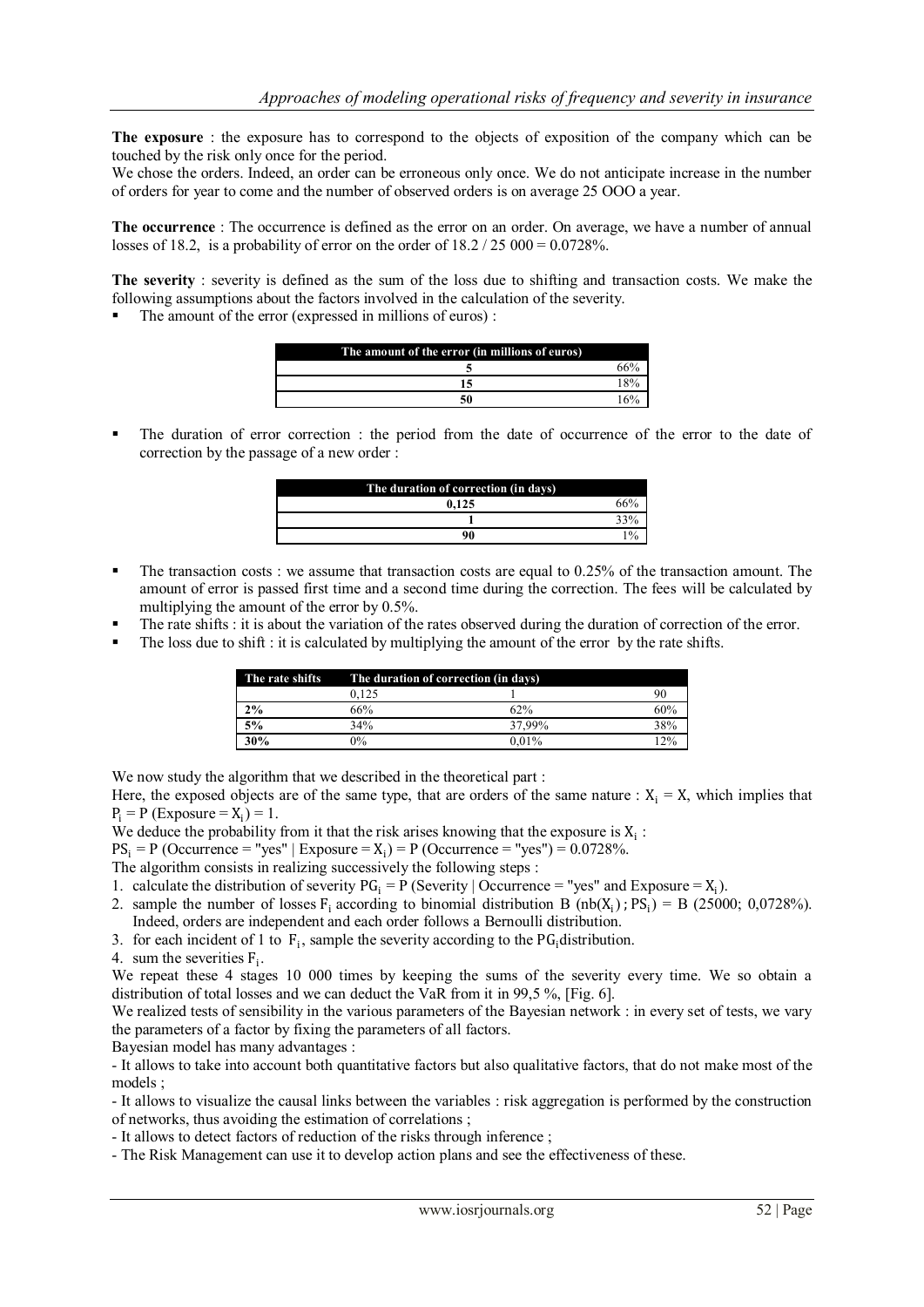The major drawback of Bayesian networks is that they are slow to implement because they require a detailed analysis of each risk.



**Fig 1. Matrix of Prouty for the modelling of frequency and severity risks**







**Fig 3. Cost of individual losses and the adequacy of the theoretical law adjusted To account for truncated data**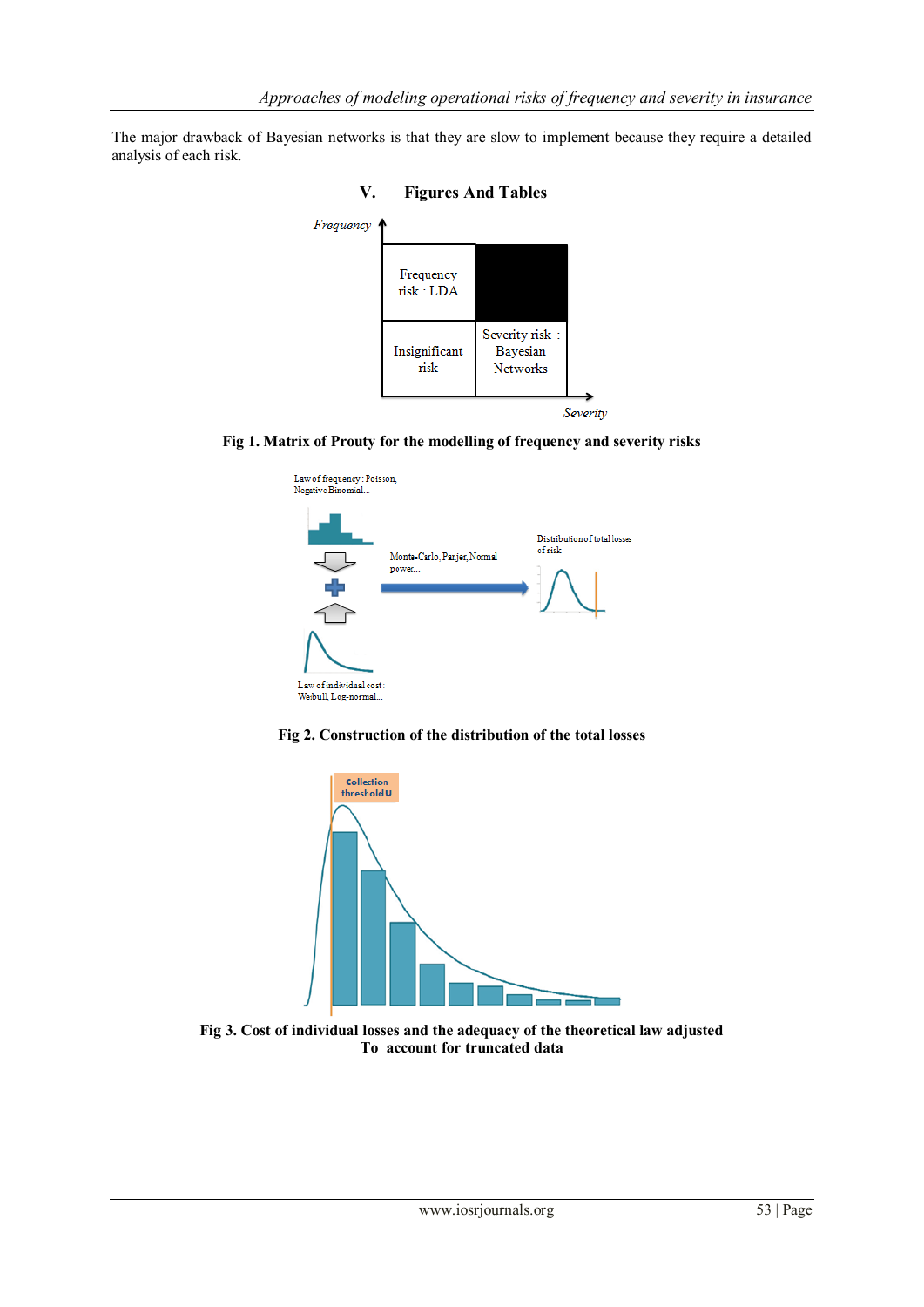

**Fig 4. Deformation of a log-normal law ln (2, 1) depending on the threshold level collections**



**Fig 5. Application of the Bayesian model at the risk of error in the passage of orders on an insurance company**



**Fig 6. Distribution of total losses** 

# **VI. Conclusion**

The quantification of operational risk can not and should not be seen as an end in itself. Methodological aspects related to the use of different approaches available (LDA, Bayesian networks) and interpretation of parameters that follows, allow a more successful risk management. This is evident also in terms of both the regulator and within insurance companies.

The general idea of the LDA method is to model the loss of operational risk for a given period (eg, one year), and deduce the value-at-risk (VaR). Thus, like most models for measuring operational risk, the LDA is based on a very old actuarial approach (frequency / severity), and widely used in the field of insurance to model similar problems.

Bayesian networks are tools that have many advantages : they allow to visualize the causal links between variables, they can take into account qualitative variables, they can manage risks by identifying variables levers. This model will be useful to Risk Management to control the risks. The major drawback of Bayesian networks is that they are slow to implement. Another faster solution to model the risks of severity would be the law of Extremes.